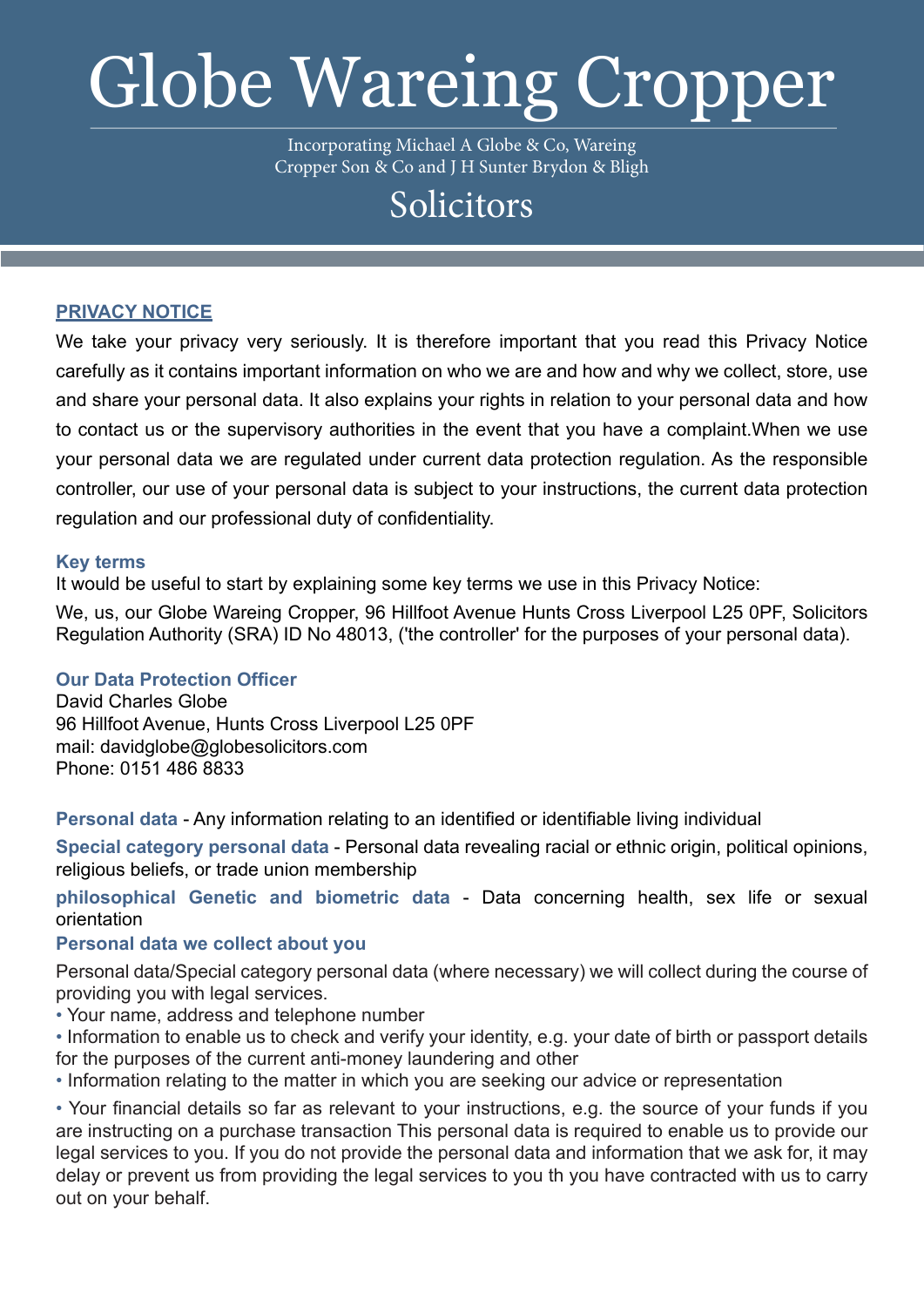# **How your personal data is collected**

We collect most of this information from you. However, we may also collect information:

• from publicly accessible sources, e.g. Companies House or HM Land Registry;

• from a third party with your specific consent, e.g. your bank or building society, or other financial institution or financial advisor;

• consultants and other professionals we may engage in relation to your matter e.g. barristers, accountants, surveyors;

- your employer and/or trade union, professional bodies or pension administrators;
- your doctor(s), medical and occupational health professionals;
- via our website

#### **How and why we use your personal data**

Under current data protection legislation, we can only use your personal data if we have a proper reason for doing so, e.g.

- to comply with our legal and regulatory obligations;
- for the performance of our contract with you or to take steps at your request before entering into a contract;
- for our legitimate interests or those of a third party; or
- marketing where you have freely given specific and informed consent.
- A legitimate interest when we have a business or commercial reason to use your information.

# **Marketing**

We like to keep our contacts up to data and send information which we believe may be of interest to you, such as details of our services, newsletters and legal updates and invitations to events. In accordance with current data protection legislation, we must have your freely given, specific and informed consent to do this.

If you wish to give your consent to receiving marketing information with us, please complete the enclosed Communication Consent Form and then sign the form as confirmation of your consent and return it to us by either scanning and emailing it to davidglobe@globesolicitors.com or by mailing it to David Globe, Globe Wareing Cropper 96 Hillfoot Avenue Hunts Cross Liverpool L25 0PF. You are entitled to withdraw your consent to receiving marketing information from us at any time by contacting us 0151 486 8833, or by emailing the above address.

We will always treat your personal data with the utmost respect and never share it with other organisations outside of our external Marketing Consultants for marketing purposes and we will not sell your data on to any third parties

We may ask you to confirm or update your marketing preferences if you instruct us to provide further services in the future, or if there are changes in the law, regulation, or the structure of our business.

#### **Who we share your personal data with**

We routinely share personal data with:

• professional advisers who we instruct on your behalf or refer you to, e.g. barristers, medical professionals, accountants, tax advisers or other experts;

• other third parties where necessary to carry out your instructions e.g. your mortgage provider or HM Land Registry in the case of a property transaction or Companies House in the case of a business transaction;

• our insurers and brokers;

- our external marketing consultants,
- external auditors, e.g. in relation to the audit of our accounts;
- our bank;
- our external ICT providers;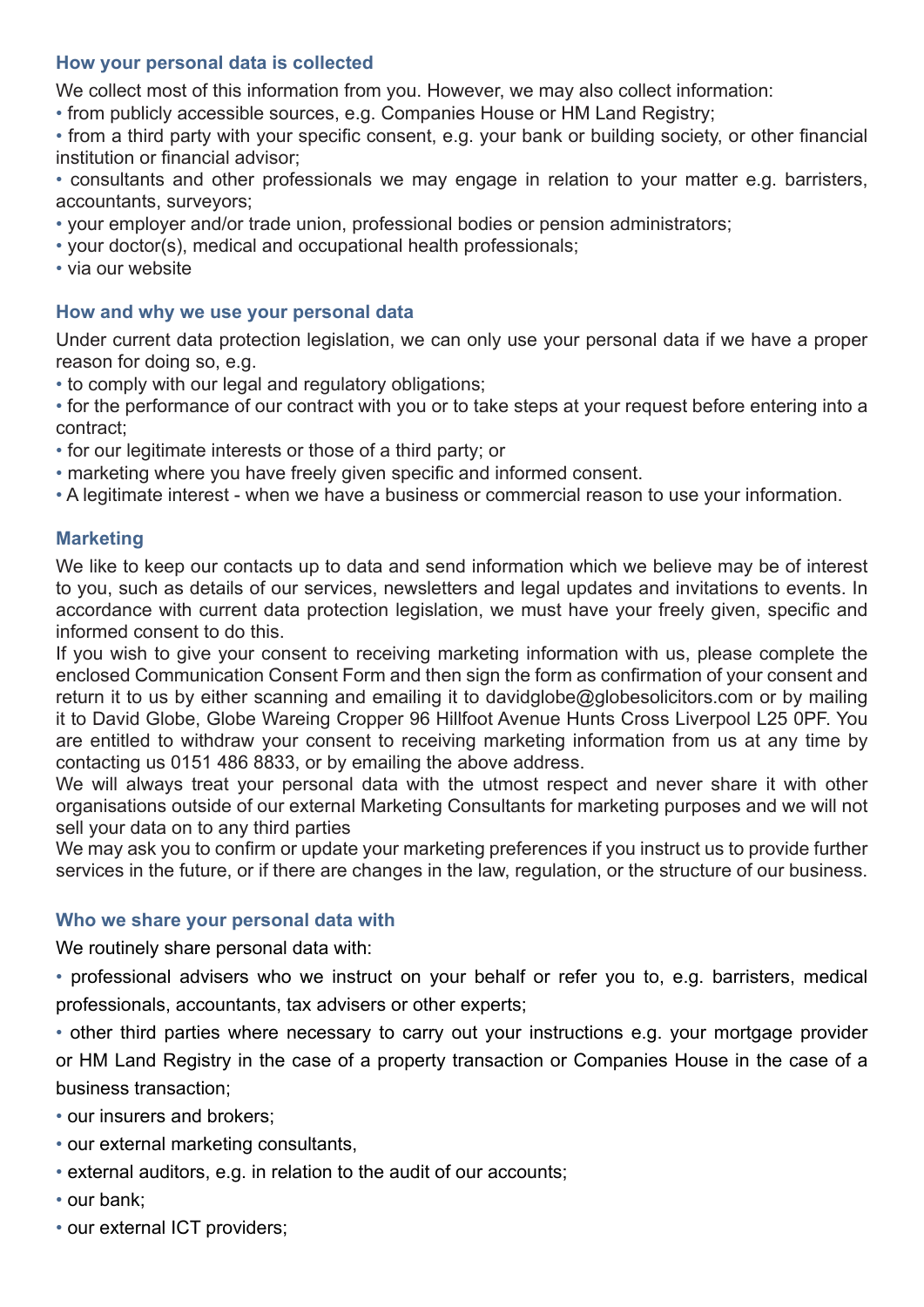• our regulators such as the Solicitors Regulation Authority, the Legal Ombudsman and the Information Commissioner's Office.We only allow our service providers to handle your personal data if we are satisfied that they take appropriate measures to protect your personal data. We also impose contractual obligations upon our service providers to ensure they can only use your personal data to provide services to us and to you.We may also disclose and exchange information with law enforcement agencies and regulatory bodies to comply with our legal and regulatory obligations.

# **Where your personal data is held**

Information may be held at our office and those of our third party agencies, service providers, representatives and consultants as described above.How long will your personal data be kept by us We will keep your personal data after your matter has been concluded. We will do so for one of the following purposes:

- to respond to any questions, complaints or claims made by you or on your behalf;
- to show that we treated you fairly;
- to enable us to carry out conflicts of interests checks

• to keep records required by law, including compliance with the anti-money laundering legislation. We will not retain your data for longer than necessary for the purposes set out in this Notice Different retention periods will apply for different types of personal data due to the legal and statutory duties under which we are obliged to operate. This means that we cannot provide you with a definitive period in relation to how long we hold you personal data as this will vary.

# **Transferring your personal data out of the EEA**

To deliver our legal services to you, it is sometimes necessary for us to send your personal data outside the European Economic Area (EEA), e.g.

• where our service providers are located outside the EEA e.g. foreign lawyers who are assisting with your legal matter;

• if you are based outside the EEA;

• where there is an international element to the matter upon which we are advising you.

These transfers are subject to special rules under current European and UK data protection legislation.Non-EEA countries do not have the same data protection laws as the United Kingdom and EEA. We will, however, ensure that the transfer of your personal data complies with current European andUK data protection legislation and all personal data will be secure. -

If you would like further information please contact our Data Protection Officer.

# **Your rights**

You have the following rights, which you can exercise free of charge:

**Access -** The right to be provided with a copy of your personal data

**Rectification -** The right to require us to correct any mistakes in your personal data

**To be forgotten** - The right to require us to delete your personal data — in certain situations

**Restriction of processing -** The right to require us to restrict processing of your personal data in certain circumstances, e.g. if you contest the accuracy of the data

**Data portability** -The right to receive the personal data you provided to us, in a structured, commonly used and machine-readable format and/or transmit that data to a third party—in certain situations

# **To object The right to object:**

• at any time to your personal data being processed for direct marketing (including profiling);

 • in certain other situations to our continued processing of your personal data,e.g.processing carried out for the purpose of our legitimate interests.